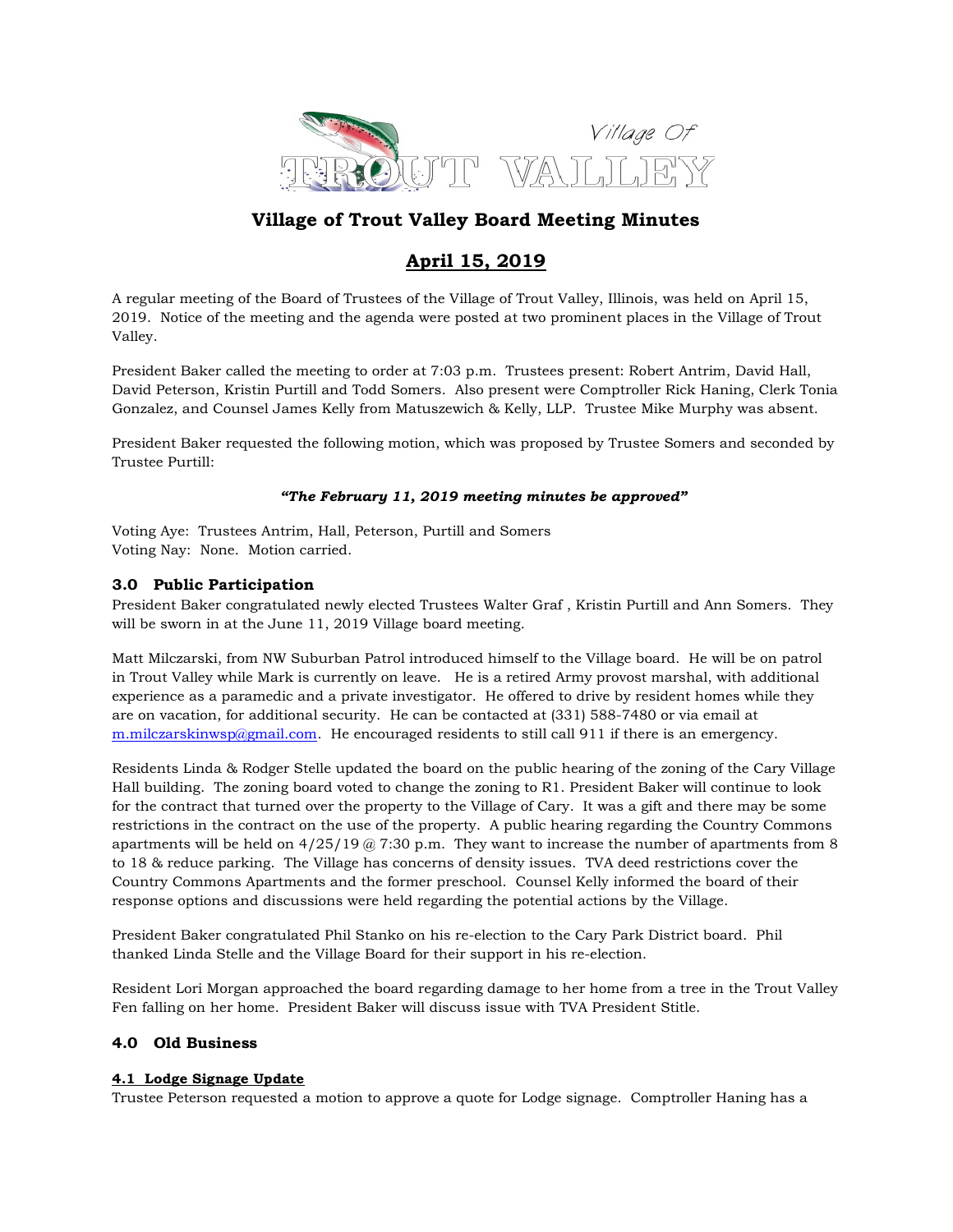agenda item to transfer appropriation funds to provide funding for the signage. Decision needed as to which fiscal year to purchase the signage.

## 4.2 Boat Ramp Update

Trustee Peterson informed the board that construction may begin in early June. They are changing the angle of the ramp, installing a new dock, dredging, installing ripwrap, and widening the boat slips. Trustee Peterson signed contracts for the marina project as an agent for the TVA. Comptroller Haning discussed the need for invoices to come directly to the Village for material purchases.

### 4.3 Riverfront Lights Update

Trustee Peterson informed the board that a street light on the basketball court fell in a windstorm. The TVA asked the Village to replace. New pole needed & trench for electrical at a cost of \$2.2k. Comptroller Haning requested the approval be delayed until later discussions regarding the appropriations.

# 4.4 Fish for Ponds

Trustee Peterson stated that there was a fish delivery on 4/17/19 of small minnows to pond 1, trout to upper ponds and bluegill in lower ponds. TVA will purchase & Village will contribute up to \$1.5k.

# 4.5. Turkey Trot

President Baker stated the event had 530 participants last year and the event coordinators have increased the cost by \$5 for race participants. The Village 5013C will receive 15% of gross proceeds, since they utilize the lodge, TV roads and parking. The 5013C has yet to receive the funds.

### 4.6 2019 Consolidated Elections Update

Clerk Gonzalez informed the board that the unofficial results of the  $4/2/19$  Consolidated elections resulted in the election of Robert Baker as Village President and Walter Graf, Kristin Purtill, and Ann Somers as Village Trustees. All newly elected Village board members will serve 4 year terms.

#### 4.7 Appropriation Budget Resolution

Comptroller Haning informed the board that corrections to the 2018-19 appropriations budget are needed to ensure funding of priority projects this fiscal year. A transfer of appropriated funds from Stormwater Mgmt. to three other line items are needed. Once the funds are moved then approval for spending would be required.

President Baker requested the following motion, which was proposed by Trustee Purtill and seconded by Trustee Somers:

## "Approval to Transfer \$7k from the Stormwater Management General Fund to Line Items #01-550 External Communications - \$2k, #01-870 Building - \$2k and #01-910 Community Development - \$3k"

Voting Aye: Trustees Antrim, Hall, Peterson, Purtill and Somers Voting Nay: None. Motion carried.

President Baker requested the following motion, which was proposed by Trustee Peterson and seconded by Trustee Antrim:

# "Approval of signage purchase for Lodge up to \$1.5k"

Voting Aye: Trustees Antrim, Hall, Peterson, Purtill and Somers Voting Nay: None. Motion carried.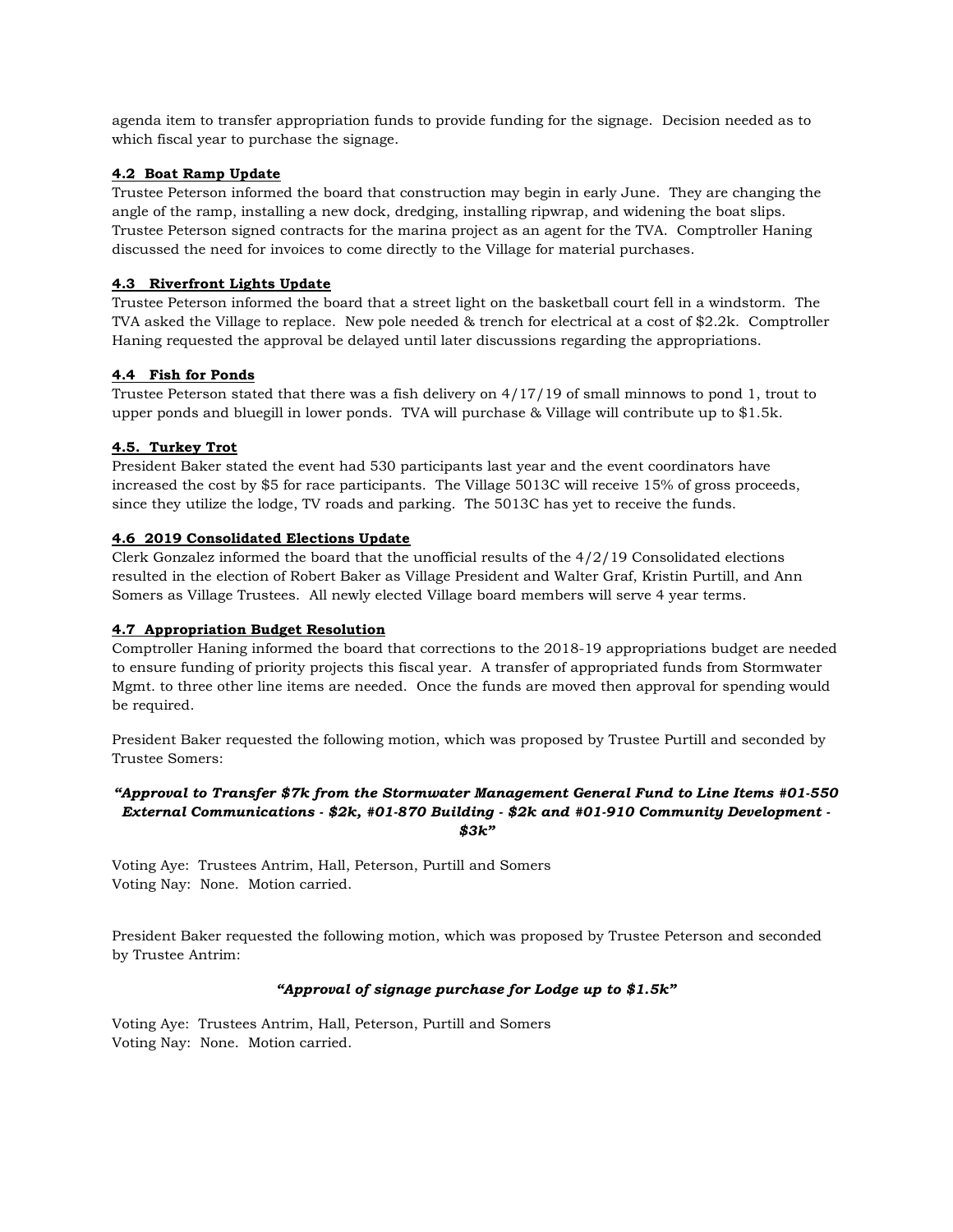President Baker requested the following motion, which was proposed by Trustee Peterson and seconded by Trustee Somers:

### "The payment of \$1,950 for final invoice of the Lodge drawings be approved"

Voting Aye: Trustees Antrim, Hall, Peterson, Purtill and Somers Voting Nay: None. Motion carried.

President Baker requested the following motion, which was proposed by Trustee Peterson and seconded by Trustee Somers:

# "Approval for replacement of basketball court east light and electric to west side light at Riverfront Park, not to exceed \$2.5k"

Voting Aye: Trustees Antrim, Hall, Peterson, Purtill and Somers Voting Nay: None. Motion carried.

President Baker requested the following motion, which was proposed by Trustee Somers and seconded by Trustee Antrim:

# "Approval of spending for Village of Trout Valley  $4^{th}$  of July party of up to \$2k contingent on matching funds by TVA"

Voting Aye: Trustees Antrim, Hall, Peterson, Purtill and Somers Voting Nay: None. Motion carried.

## 4.8 4th of July Event

President Baker currently has ten residents involved on the 4th of July party committee. He and Maryellen are heading this year's committee. The TVA no longer funds Trout Valley social events. He will approach TVA for support of \$2k to match the \$2k of Village funds, with hopes of reimbursing financial support through food & drink sales.

#### 4.9 Cary Rezoning Updates

See below

# 5.0 New Business

# 5.1 Cary Rezoning: Old Day Care & Country Commons Strip Mall

Discussions held regarding Cary rezoning plans. The Village of Trout Valley was not notified of the zoning changes. Counsel Kelly suggested President Baker contact Cary Village President to find out what the plans are for the Village Hall building. In addition, a FOIA request will be sent for copy of gift contract. Trustee Purtill noted that the Cary board would not acknowledge the Village Hall as a historical building and they wanted to pass a R1 designation.

Counsel Kelly recommended that the TVA work with Cary on enforcing deed restrictions when Country Commons Apartment buildings are considering increasing the number of apartments. The Village has influence regarding density concerns 1 ½ miles outside of its borders.

President Baker requested the following motion, which was proposed by Trustee Peterson and seconded by Trustee Hall:

# "The Village of Trout Valley formally rejects the rezoning of the County Commons Strip Mall by the Village of Cary"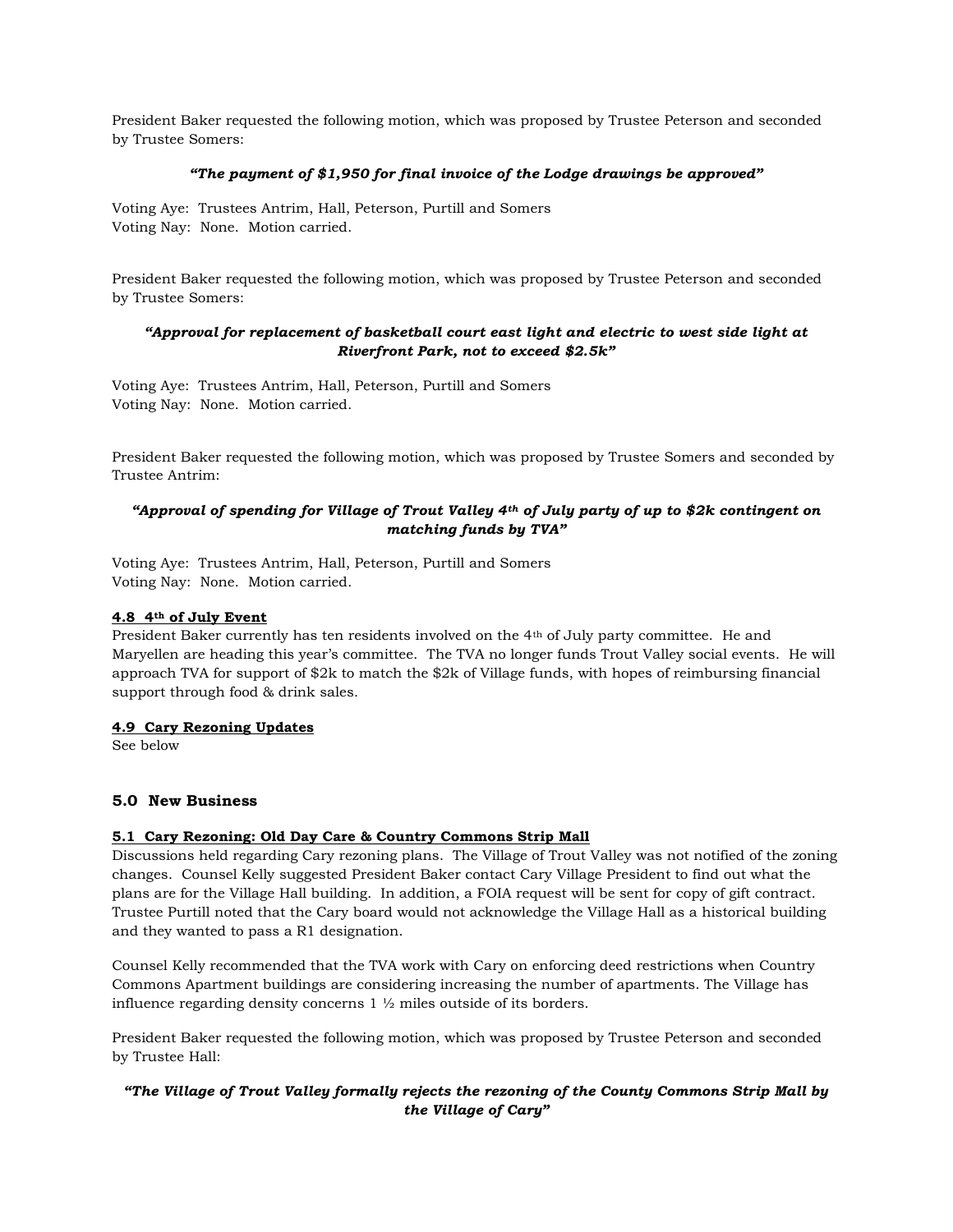Voting Aye: Trustees Antrim, Hall, Murphy, Peterson and Somers Voting Nay: None. Motion carried

# 5.2 Road Crack Sealing

Trustee Hall wanted to have cracks sealed on Turkey Run & Turkey Hill roads. Trustee Peterson stated the TVA has no budget for this and will not commit funding to seal coating. Comptroller Haning confirmed that the TVA is responsible for maintenance of TVA roads. Trustee Peterson will approach TVA again for additional funding. This project is small, with some concerns in obtaining quotes.

# 5.3 McHenry County Council of Governments – Membership Renewal

Trustee Hall is currently applying for a grant by the Metropolitan Mayors Caucus' Greenest Region Compact that gives additional consideration to members of MMCOG – Metropolitan Mayors Caucus of Governments. President Baker will research membership opportunities.

# 5.4 Northwest Suburban Patrol Inc. – Hourly Rate Increase

Trustee Somers reported that Northwest Suburban Security was asking for a 50 cent hourly increase. Both he and Trustee Hall see the upgrades, with a newer patrol car. Comptroller Haning feels this is not a substantial amount and over ten years, there has only been a total increase of \$1 per hour. A new Insurance certificate and a new contract are needed.

# 5.5 Diamond Day

President Baker made request twice to TVA for a "diamond day". TVA will hold under advisement with no date given.

# 5.6 Fallen Tree at 125 Turkey Hill Road

President Baker will approach TVA President Brian Stitle to obtain further information on this issue.

# 5.7 Approval of Resolution Authorizing Participation in the ComEd Green Region Program for the Leading the Way: Enhancing Suburban Pollinator Habitats Project

President Baker requested the following motion, which was proposed by Trustee Hall and seconded by Trustee Purtill:

# "Approval of resolution authorizing participation in the ComEd Green Region Program for the Leading the Way: Enhancing Suburban Pollinator Habitats Project"

Voting Aye: Trustees Antrim, Hall, Peterson, Purtill and Somers Voting Nay: None. Motion carried.

# 5.8 Approval of Resolution Endorsing the Metropolitan Mayors Caucus' Greenest Region Compact

President Baker requested the following motion, which was proposed by Trustee Hall and seconded by Trustee Purtill:

# "Approval of resolution endorsing the Metropolitan Mayors Caucus' Greenest Region Compact"

Voting Aye: Trustees Antrim, Hall, Peterson, Purtill and Somers Voting Nay: None. Motion carried.

# 5.9 Approval of Arbor Day Proclamation

Arbor Day Proclamation is needed to maintain Tree City status for the Village of Trout Valley. A tree will also be planted in Trout Valley, in honor of this day.

President Baker requested the following motion, which was proposed by Trustee Hall and seconded by Trustee Antrim: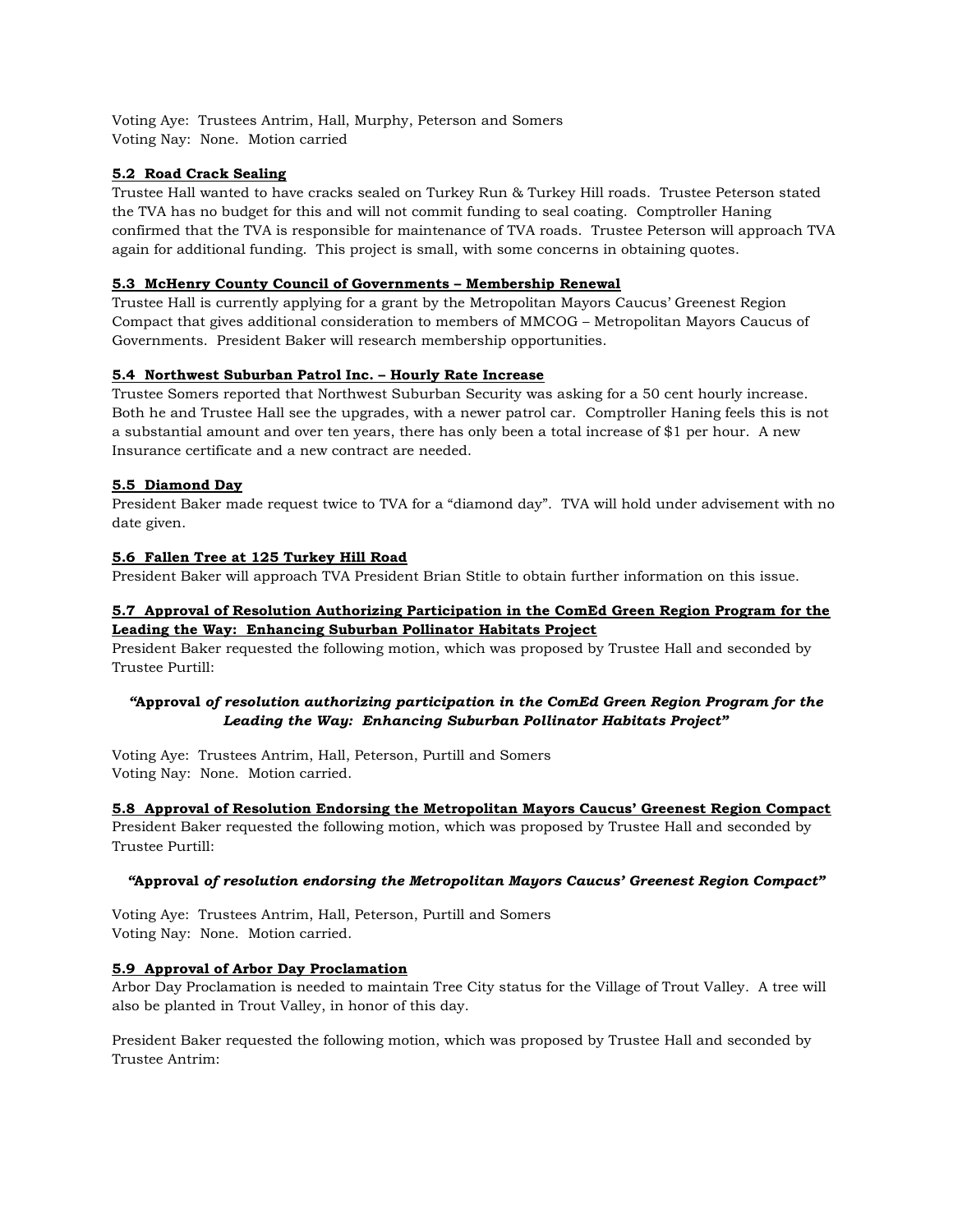# "Approval of Proclamation of May 1, 2019 as Arbor Day in the Village of Trout Valley, endorsing the Metropolitan Mayors Caucus' Greenest Region Compact"

Voting Aye: Trustees Antrim, Hall, Peterson, Purtill and Somers Voting Nay: None. Motion carried.

## 5.10 Census 2020

Clerk Gonzalez presented information regarding the 2020 U.S. Census. April 1, 2020 is Census Day. Census data determines funding support to Trout Valley. There will be an online option to submit census information. Clerk Gonzalez will place information in the Trout Valley Newsletter and will serve as the Village Representative for the 2020 U.S. Census.

### 6.0 Reports, as appropriate

### 6.11 Financial Report

Comptroller Haning reviewed the Cash Receipts & Disbursements that are at or above what is budgeted. Cash Receipts are \$72.2k YTD vs. \$58.1k budgeted primarily due to Fen Grant. Discussions held regarding spending of the Fen grant. Total Cash Disbursements are.\$114,940 YTD vs. \$114,935 budgeted . Cash Balances are currently at \$294.6k.

President Baker requested the following motion, which was proposed by Trustee Purtill and seconded by Trustee Hall:

# "To approve the February 2019 through March 2019 Disbursements for the Village of Trout Valley"

Voting Aye: Trustees Antrim, Hall, Peterson, Purtill and Somers Voting Nay: None. Motion carried.

#### 6.21 Security Report

Trustee Somers reviewed the Northwest Suburban 2019 Patrol Schedule for the Village of Trout Valley. The Northwest Suburban Patrol report and the McHenry County Sheriff log for April were reviewed, with no serious security issues noted.

#### 6.31 Intergovernmental Report

Trustee Murphy absent.

# 6.41 Forestry Board Report

Trustee Hall reported Bill Tranchita is now in charge of TVA Maintenance. A Hornbeam tree for the Fen and a Yellow Flower Magnolia for the Country Commons entrance will be planted for Arbor Day. Approval was given for Trustee Hall to be reimbursed for the removal of logs from the Fen.

## 6.51 Fen Restoration Report

Trustee Hall reported plant plugs will be planted in May/June. He is working with a Boy Scout to build a wood walk leading past the pollinator habitat and into the Fen, for his Eagle project. A tree removal company will remove buckthorn and other invasive trees on approx 12k sq. feet at the corner of Brookbridge and River.

# 6.6 Other

None

# 7.0 Presidents Report

None